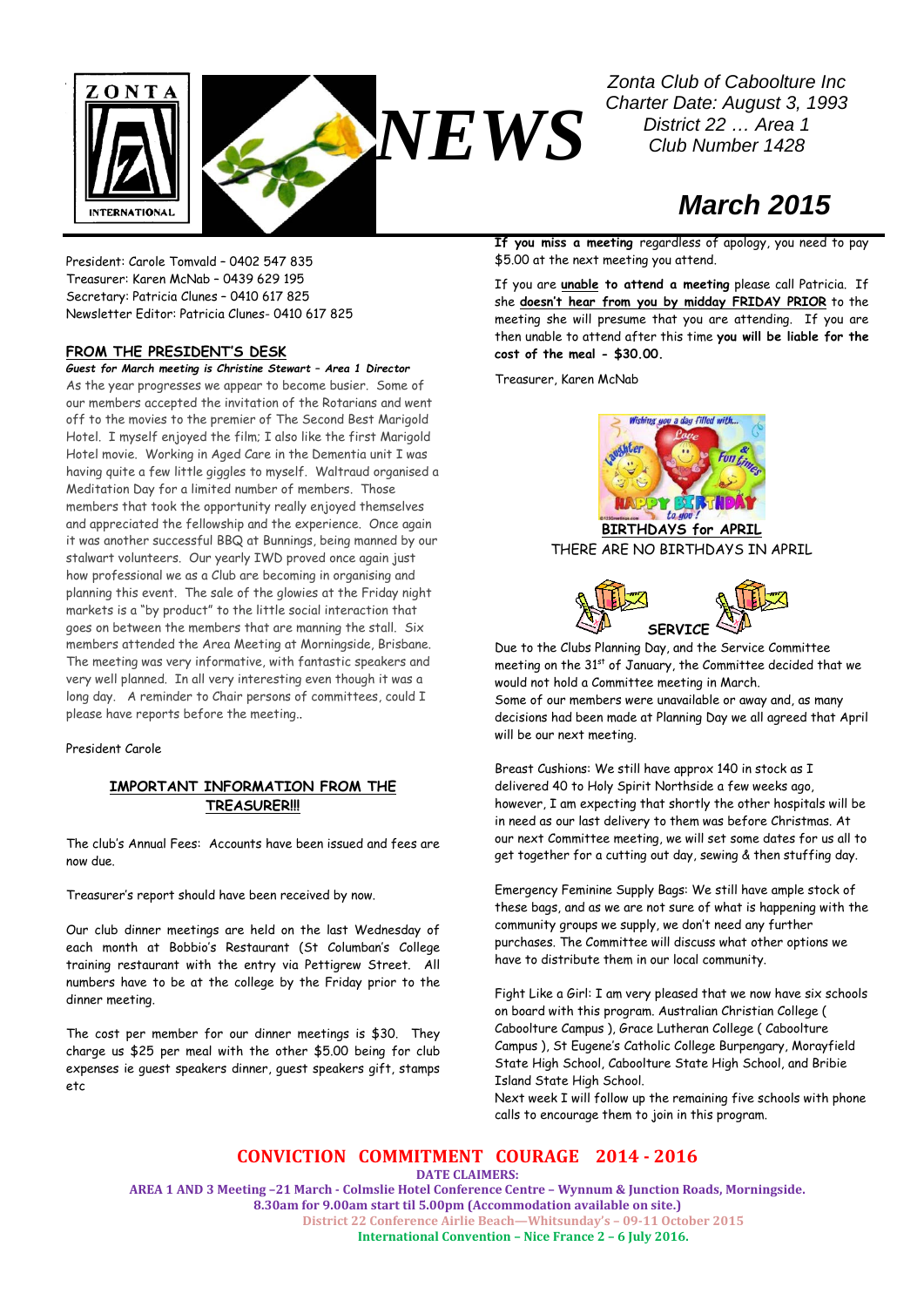Literacy Program: The Committee has yet to decide on a suitable name for this project, we will endeavour to do so at our next meeting. In the meantime, Deb is enquiring within her workplace, (which involves talking to her superiors) to hopefully, find two suitable candidates for the program.

Sue Droughton Chairman



### **MEMBERSHIP**

### **Contacts**

- At the last dinner meeting, Sandra spoke with Sarah and discussed membership matters with her.
- Carole will follow up contact with Heather
- Cecil has contacted Kit Ison and has sent an invitation to her to attend our next Zonta Dinner Meeting in March
- From our February Dinner Meeting, Sara agreed to follow up contact with Christine

### **Membership Post Survey Issues**

The first 10 minute presentation was made at the end of the February Dinner Meeting, focussing on some concerns from the 2013 Club Survey related to Interactions.

The next 10 minute presentation will be at the May Dinner Meeting.

### **ZC of Caboolture Website**

Congratulations to all concerned in organising the content and setting up the website.

It was noted that Membership was included. Cecil and Sandra will prepare a short summary of the purpose of the Membership Committee and its activities to add to the website.

### **INTERACTIONS**

At the February dinner meeting, those attending were involved in pair group discussions on some concerns expressed in the 2013 Club Survey. The purpose of the discussions was to turn negatives into positives and suggest positive action our club can take on these issues. The focus for this meeting was on interactions.

Responses from the groups have been organised under the headings of the perceived concerns.

# **Perception:** *Not feeling acknowledged*

**Action:**

- Thank and encourage members
- Send follow up email after events
- Notice the quiet person and engage in conversation

**Perception:** *Not feeling welcome*

- Maintain the concept of having a hostess show on agenda
- Be aware of the people on either side of you and initiate conversation if you see someone on their own
- Have fellowship outings rather than always fund raising
- Encourage mentoring

#### **Perception:** *Not being listened to* **Action:**

- In meeting procedure, follow protocol
- Chairperson to seek opinion from each member
- Respect others when they are speaking their ideas
- One person to speak at a time and chair acknowledges the speaker in turn
- President to call a halt and give one minute to finish point
- Face the speaker and give attention and show good listening skills. Refrain from doing other things.

**Perception:** *Feeling put down when making suggestions* **Action:**

- We all need to voice opinions without compromise.
- Find and use your voice, and also not feel 'put down' if others do not agree. No-one is right or wrong – just different.

Many thanks to those who participated. Now let us all continue to make our club welcoming, acknowledging, respectful and supportive.

**Cecil Nielson Chairman**



The Our Village Foundation Community Challenge Day was a lot of fun and hopefully we got \$200 for just competing on the day. There were much less physical challenges but the community spirit was just as high as the first one. The total money in our OVF account at the moment is \$1,816. Not bad effort girls!

Hetty Johnston was a wonderful speaker at our IWD lunch this year and as usual our raffles and gift bags were a big hit. Special mention goes to Phil and Annette who tirelessly push our raffle tickets so that we had our  $2^{nd}$  biggest raffle takings this year – well done and thanks to you both. Of course thanks also go to all Zontians for helping make this year another successful event.

Next Bunnings BBQ – Friday 27th March, 2015.

Mark your diaries for our Bunnings BBQs for 2015:-

|                               | Friday 31st July                  |
|-------------------------------|-----------------------------------|
| Friday 27th March             | Friday 28 <sup>th</sup> August    |
| Friday 24 <sup>th</sup> April | Friday 25 <sup>th</sup> September |
| Friday 29th May               | Friday 30 <sup>th</sup> October   |
| Friday 26 <sup>th</sup> June  | Friday 27 <sup>th</sup> November  |

Sara Allard Chairman.